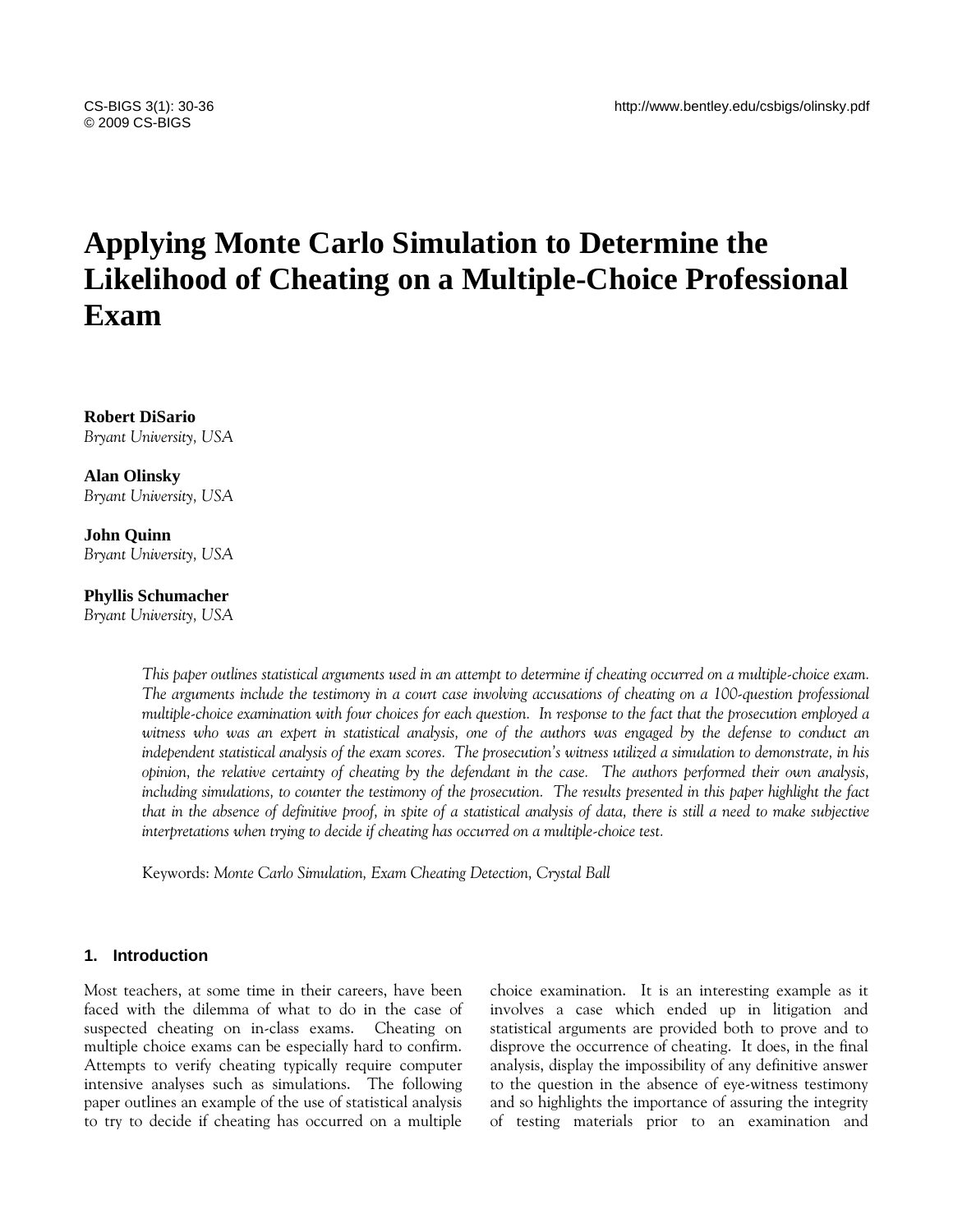appropriate proctoring of examinations.

In the spring of 2006, one of the authors was asked to analyze data and determine the likelihood of two individuals cheating on a professional multiple-choice examination, which consisted of 100 questions with four possible answers each. One of the two individuals was subsequently charged with cheating on the exam. The results of the analysis were presented as testimony for the defense by the author in a courtroom. This testimony was necessitated by the prosecuting attorney bringing in their own statistician as an expert witness.

This case involved two individuals, who both answered 93 out of 100 questions correctly on this examination. They both missed the same 5 questions with the same choice of answers and also missed 2 additional different questions each. The exam was carefully proctored at a local community college and these individuals were not seated near each other. There were no accusations of the use of electronic devices or other types of communication between these 2 individuals. The opportunity for cheating occurring during the exam was practically nonexistent.

## **A Short Literature Review of Detecting Cheating on Multiple-Choice Exams**

Methods for detecting cheating or collusion typically utilize probability distributions and tests of significance to identify student pairs suspected of cheating. Some methods rely on the detection of outliers which generate indices showing unusual patterns of answers between pairs of respondents (Wesolowsky, 2008). For example, Nelson (2006) explored the use of a specific index in trying to detect cheating on multiple choice examinations, while Post (1994) utilized various probability models, as logit and probit, to examine cheating on these examinations. Bellezza and Bellezza (1989), updated in Bellezza and Bellezza (1995), included the use of the binomial distribution to examine the likelihood of pairs of students obtaining the exact same wrong answers on multiple choice tests. Cizek (2001) provides a detailed background of cheating, including describing some statistical techniques used in the detection of cheating and steps that could be used to avoid it. Harpp and Hogan (1996) described the use of software to detect cheating by pairs of students taking multiple choice exams. Palazzo (1996) examined cheating on online homework software but also considered cheating on multiple choice tests, for which he provided a review. McManus, Lissauer, and Williams (2005) examined the results of medical postgraduate multiple choice examinations in the UK to look for patterns of similarly answered questions by use of a computer

program, and applying regression. Sundermann (2008) considered cheating on multiple choice tests by looking at the Harpp-Hogan Index which is the ratio of the number of exact errors in common to the number of different responses (EEIC/D). Mogull (2004) examined cheating on multiple choice exams by using joint probabilities, assuming independence, to calculate the likelihood of students answering with the same incorrect alternative for a given question. In addition, Feinberg and Kadane (1983) reviewed and applied Bayesian analyses to various legal proceedings, in general.

Wesolowsky (2000) has done much research in this area and has developed software which is intended to identify cheating. Wesolowsky's method looks for pairs of students with unusually high numbers of uncommon answers. He models non-cheating behavior since this requires the fewest assumptions. His software is suitable for screening large classes. His method also uses the Bonferroni inequality to prevent false accusation due to "dredging" the data. In practice at McMaster University, all multiple choice exams given in large lecture hall settings are run through his software. Pairs of students are flagged by the program. This list is then compared to the actual location of the students at the exam location. This information is then available for further consideration of possible cheating. A major application of Wesolowsky's software was to investigate accusations of cheating in Texas with a statewide assessment program called the Texas Assessment of Knowledge and Skills (TAKS) which is administered to students in grades 3 through 11. The analysis from the program indicated that there was "substantial" cheating (Benton and Hacker, 2009).

We had initially explored the use of Wesolowky's program to analyze the test results. However, this technique is mainly recommended for use in confirming cheating in situations where students are sitting near each other at a testing facility which was not the case here. We chose to use a Monte Carlo simulation since it was thought that it would be easier to explain a simulation in court as Wesolowsky's program is predicated on probability theory that would be difficult to explain to a layman. Finally, when the expert witness for the prosecution utilized a simulation, we felt it necessary to respond in court in a similar fashion.

# **2. Prosecution Testimony**

The prosecution claimed that the two individuals suspected of cheating had been given source materials. The source materials in question did not include questions or answers but rather the sections of the professional code from which the questions were selected.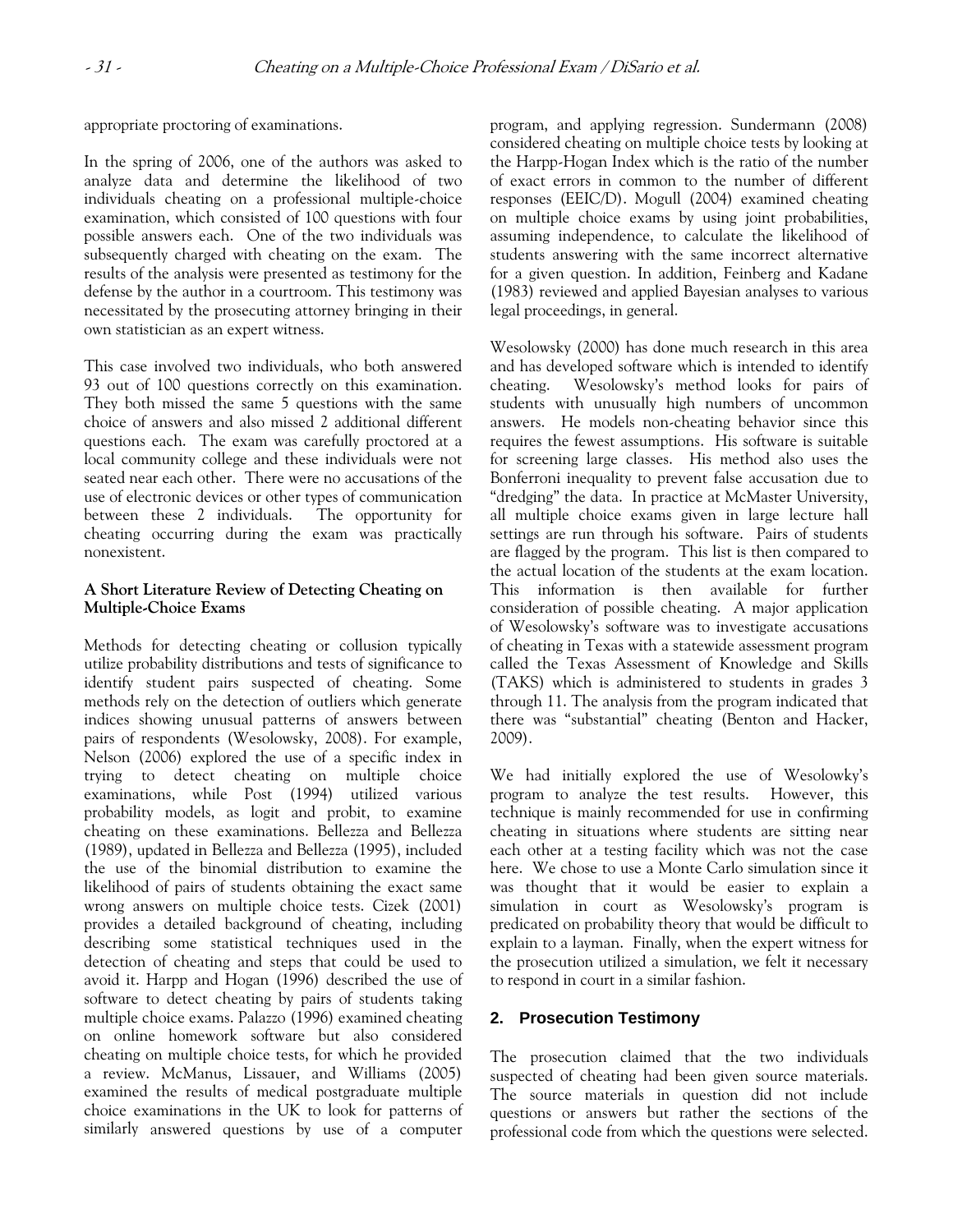In addition to their other witnesses, the prosecution invited an expert statistical witness who testified that the probability of two test takers out of 64, with no advance information, receiving a score of 93 with 5, 6 or 7 wrong answers of the 7 answered incorrectly by one of the two individuals with the same choices was only 14 out of 100,000 or .00014. He claimed to have determined this probability by simulating the results of a class of 64 students taking this exam 100,000 times. The prosecution witness further stated that this exam would have to be administered 7,000 times to see this kind of match, since .014% of 7000 is approximately 1. Since the two individuals in question had this kind of match, he concluded that there was practically certain evidence of cheating.

He also used a comparison of percentiles ranks of the defendant on the current sitting and the previous sitting of the exam, in order to support the prosecution claim. He claimed that the defendant's rank increased by over fifty percent in the two years between sittings. We subsequently found that his percentiles were not accurate and we were not able come get the same results when replicating the simulation. Finally, the prosecution mentioned the fact that these two individuals in question are now married to each other to support the charge of their having had advance information.

### **3. Defense Testimony**

#### **3.1 Percentiles of Exam Ranks**

We will address the question of percentiles first. The correct calculation of percentiles are provided in Table 1 for the top scoring test takers in the 1994 and 1996 test sittings. The defendant's score appears in bold. The percentiles are calculated by a method used by David Stockburger (2008). The scores are first ranked from highest to lowest and then for each score, the percentile is calculated by adding the percentage of values below the score and one half of the percentage of values equal to the score. Therefore, in the 1996 sitting, the defendant's scored better than 61 of 64 candidates and two candidates shared the same rank so the percentile is 61/64 plus  $1/2(2/64) = 96.8\%$  It can be seen that there was a change from the 82.76<sup>th</sup> percentile to the 96.88<sup>th</sup> percentile from an earlier exam for the defendant. This increase of 14.12 percentage points is much lower that the change claimed by the prosecution. It should also be noted that the defendant did rank in the top 10 (out of 58 candidates taking the exam) on the previous exam and that although the ranking changed from 10<sup>th</sup> to 2<sup>nd</sup> for this individual, this could easily be explained by the fact that she had two additional years to prepare for the exam. In fact, the individuals with the top 10 scores are promoted. The defendant therefore should have been promoted in 1994. However two questions were challenged by other test takers and the correct answers for these two questions were subsequently changed. The tests were then re-graded and consequently, this individual dropped out of the top 10 and was not promoted.

| 1994 Exam      |      |                 | 1996 Exam      |                |                 |
|----------------|------|-----------------|----------------|----------------|-----------------|
| Exam<br>Grades | Rank | Percen-<br>tile | Exam<br>Grades | Rank           | Percen-<br>tile |
| 93             | 1    | 99.14           | 94             | 1              | 99.22           |
| 91             | 2    | 97.41           | 93             | $\overline{c}$ | 96.88           |
| 89             | 3    | 95.69           | 93             | 2              | 96.88           |
| 84             | 4    | 93.1            | 91             | 4              | 94.53           |
| 84             | 4    | 93.1            | 90             | 5              | 92.97           |
| 83             | 6    | 90.52           | 89             | 6              | 91.41           |
| 82             | 7    | 88.79           | 88             | 7              | 89.84           |
| 81             | 8    | 87.07           | 87             | 8              | 87.5            |
| 80             | 9    | 85.34           | 87             | 8              | 87.5            |
| 79             | 10   | 82.76           | 86             | 10             | 85.16           |
| 79             | 10   | 82.76           | 85             | 11             | 82.81           |
| 77             | 12   | 80.17           | 85             | 11             | 82.81           |

**Table 1. Top 12 Grades, Ranks and Percentiles for Students Taking Exam in 1994 and in 1996** 

## **3.2 Probability of Getting Questions Wrong with a Matching Choice**

As an initial response by the defense, prior to hearing the prosecution witness, we had provided a more realistic prospective, then the very narrow simulated probability which he obtained by matching the 7 incorrect answers of one of the individuals.

First of all, we analyzed all 9 questions that the two suspected candidates missed in common and differently. These questions are outlined in Table 2. This table contains 9 questions, each of which was answered incorrectly by one of the two individuals. The 5 questions that they answered incorrectly with the same answer choice are marked with an X. The next column gives the percent of all test takers answering this question incorrectly. The last column in the table contains the percent of all test takers answering this question with the same wrong choice as the defendant. In Table 3, the 5 questions with the same incorrect answer are tabulated for all 64 test takers. It can be seen from Table 2 that for the 5th question that the defendant answered incorrectly, 96.9% of the test takers answered incorrectly and actually chose the same incorrect answer. From Table 3, we see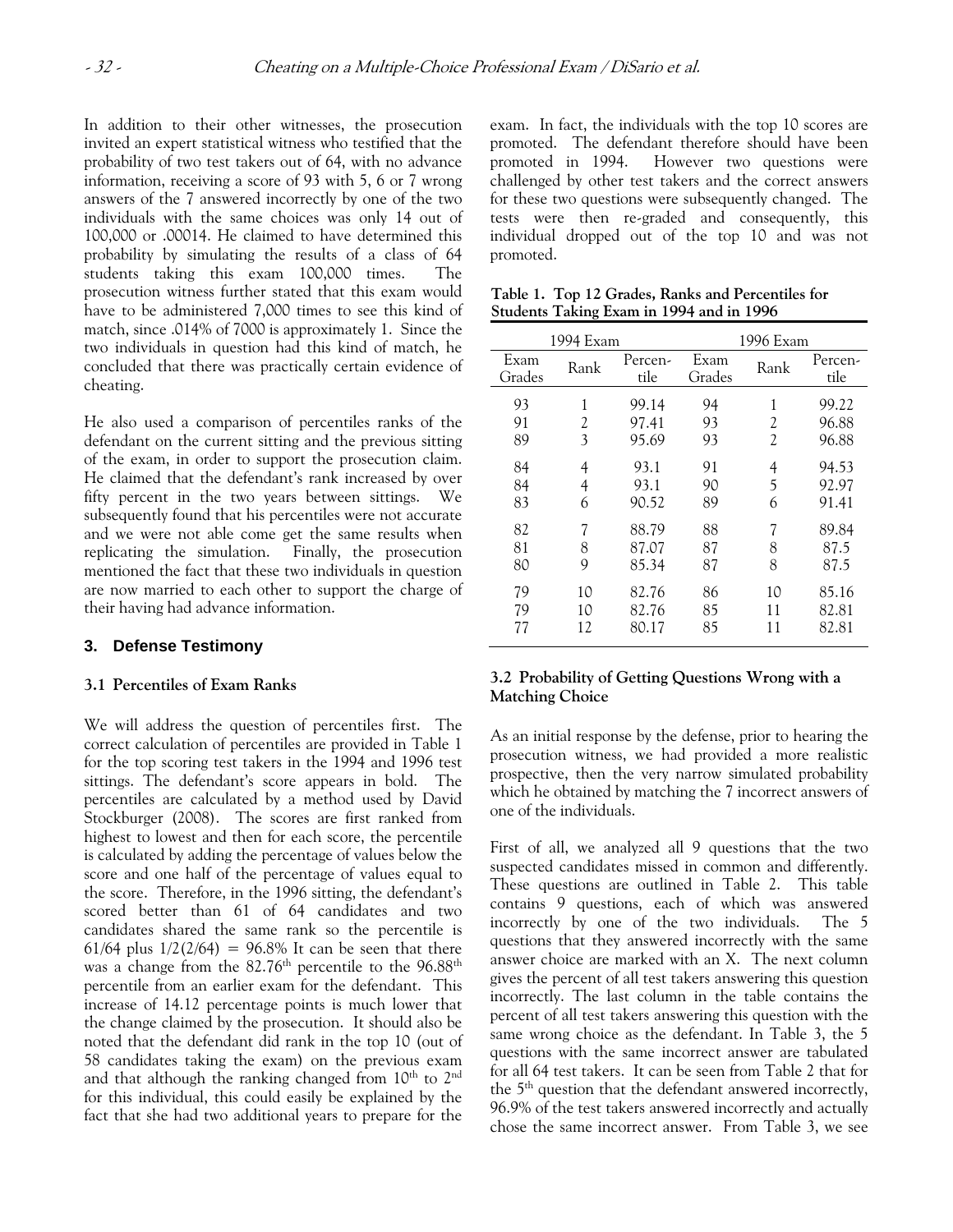that this represents 62/62 or 100% agreement among those who answered it incorrectly. This is strong evidence that this is a poor question and should not be considered when calculating subsequent probabilities. The same can be said for the  $3<sup>rd</sup>$  question since nearly one half of the test takers (43.5%) answered this incorrectly and all choose the same incorrect answer. The 7<sup>th</sup> incorrect answer was also missed by a large number of test takers (79.7%) with 73.4% choosing the same incorrect answer, which from Table 3 is equivalent to 92% of the incorrect answers being the same. In consideration of the percentages in Table 3, we can see that if one looks only at the questions answered with the same incorrect answers as the accused, one can see that the choice was the most popular with all candidates except for possibly the first question where even there 45% of those who answered incorrectly match the defendant's choice. Nevertheless, we proceeded with the data as provided in accordance with the approach taken by the prosecution.

**Table 2. Questions Answered Incorrectly by the Individuals Suspected of Cheating** 

| Question       | Defend-Co-def-<br>ant | endant | Same | % with<br>wrong<br>wnswer | % with<br>same<br>wrong<br>choice |
|----------------|-----------------------|--------|------|---------------------------|-----------------------------------|
| 1              | C                     | C      | X    | 31.3                      | 14.1                              |
| 2              | В                     | A      |      |                           |                                   |
| $\overline{3}$ | D                     | D      | X    | 45.3                      | 45.3                              |
| 4<br>5         | A                     | D      |      |                           |                                   |
|                | A                     | A      | X    | 96.9                      | 96.9                              |
| 6              | D                     | D      | X    | 54.7                      | 37.5                              |
| 7              | D                     | D      | X    | 79.7                      | 73.4                              |
| 8              | D                     | А      |      |                           |                                   |
| 9              | В                     | А      |      |                           |                                   |

#### **3.3 Probability of Any Pair of Test Takers with Matching Wrong Answers**

As another argument, we considered all possible pairings of the 64 test takers. Using a counting formula for combinations  $(_{64}C_2)$  there are 2,016 possible pairs. Upon analysis, we found 73% of these comparisons with at least 5 matching exact wrong answers. One pair even had as many as 21 matching incorrect answers. In addition, we generated a list of all pairs in which both test takers achieved a score of at least 80. There were 55 such pairs (85.9%) in which both test takers had at least 5 matching exact wrong answers. In fact, 33 pairs (51.6%) with 5, 12 pairs (18.8%) with 6, 8 pairs (12.5%) with 7, and 2 pairs (3.1%) had exactly 8 matching exact wrong answers.

**Table 3. Five Questions Answered with Same Wrong Answer by the 64 Candidates** 

| Number with<br>incorrect answer | Number with<br>defendant's answer | % matching<br>defendant |
|---------------------------------|-----------------------------------|-------------------------|
| 20                              |                                   | 45                      |
| 29                              | 29                                | 100                     |
| 62                              | 62                                | 100                     |
| 35                              | 24                                | 69                      |
|                                 | 47                                | 97                      |
|                                 |                                   |                         |

#### **3.4 Probability of a Test Taker Matching a Specific Set of Wrong Answers**

We then determined that if a test taker randomly answered any seven questions, the probability of 5 or more exact matches with another test-taker is .01284 a number which, although small, is 100 times greater than their witness's value. This probability is obtained by using a Binomial probability function with  $n = 7$  and the probability of match,  $p = .25$ . Thus if  $X =$  the number of matches out of 7,  $P(X = 5, 6, or 7) = .0115 + .00128$  $+.0006 = 0.01284$ . Also, it has to be remembered that this last consideration is a worst case scenario, as we are assuming that the individual is purely guessing randomly on each of the 7 questions. In fact, if reasonable people made educated choices, this probability would be much higher. Based on the Bellezza's paper (4), using the probability of  $p = .4$ , which is the recommended adjusted probability, since all incorrect alternatives are not equally likely, recalculation of the previous probabilities yields a probability of .0962. This probability of .4 is based on five-alternative answer questions and since the questions on this test were four-alternative, Belleza suggests that the probability of a match may actually be higher than 0.4.

#### **3.5 Monte Carlo Simulation**

Not knowing what approach would be taken by the prosecution's expert witness, we independently had obtained a Monte Carlo simulation of this class retaking the exam ten thousand times. This simulation used a probability distribution which matched the likelihood of responding to each question with a certain alternative with the relative frequency which that alternative was chosen by the class in question. For example since question number 1 was answered by the 64 members of the class with the probability distribution in Table 4, these percentages were used to generate answers for question 1 in the simulation. This procedure was used to simulate answers to all 100 questions for 64 students.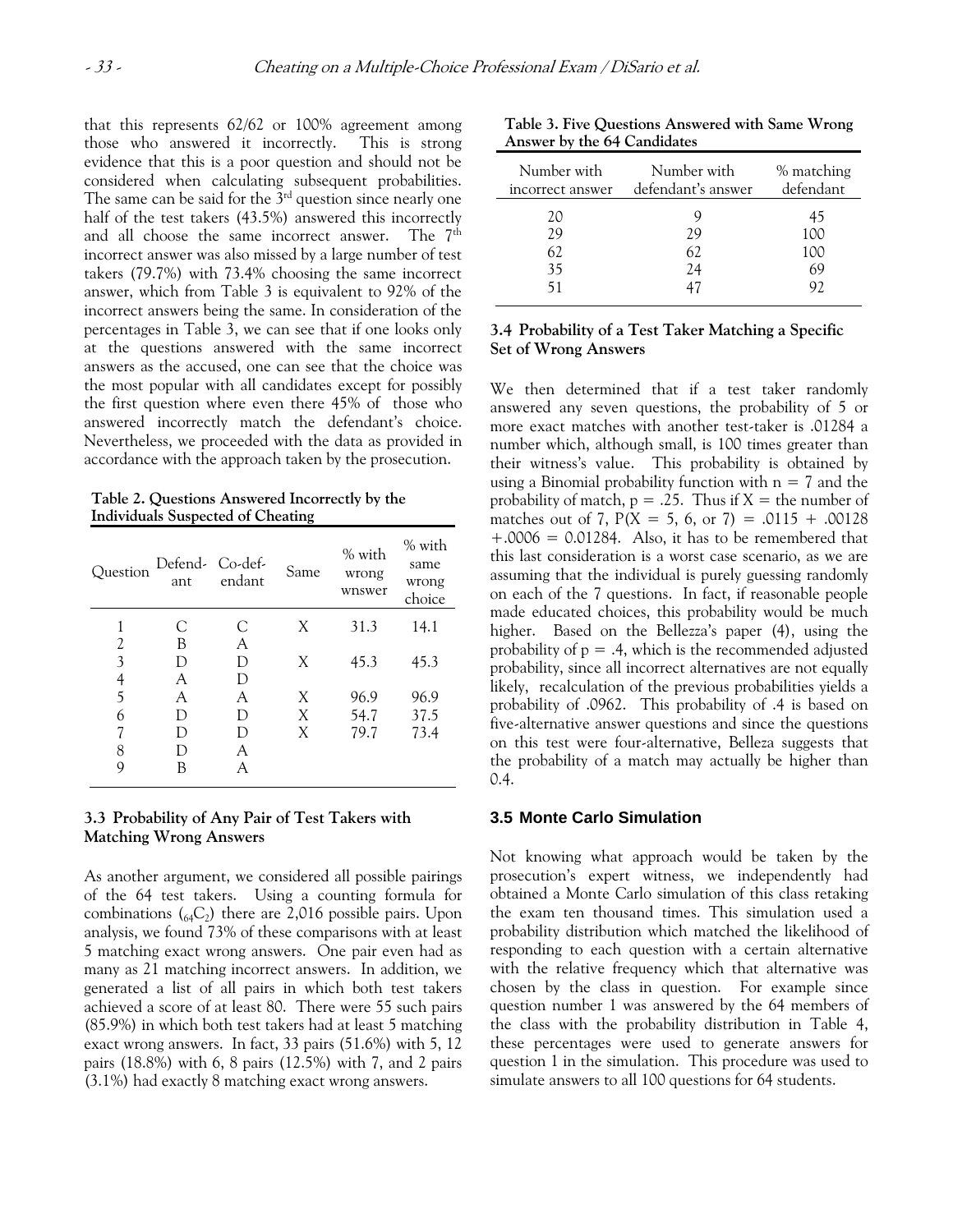| <b>Takers</b> |                                              |        |
|---------------|----------------------------------------------|--------|
| Choice        | Number Selecting Percent Selecting<br>Choice | Choice |
|               |                                              | 1.56   |
|               |                                              | 100    |

C 8 12.50<br>D 55 85.94

Total 64 100.00

55 85.94

**Table 4. Answers to Question 1 Provided by Test** 

The results of the simulation, which were obtained using Crystal Ball, an EXCEL add-in, are presented in Figure 1. The horizontal axis represents the number of incorrect exact matches and the vertical scale is the corresponding probability. As calculated by Crystal Ball and denoted at the bottom of the table the total probability of getting 5 or more was found to be 90.6%. The interpretation of this is that there was over a 90% chance of five or more matches on exact wrong answers by test takers on this exam. It would seem that this is a very common event and certainly not rare as when simulating a match to a specific test takers incorrect answers. It should be noted that only 9,917 of the 10,000 simulations are displayed as Crystal Ball omits the display of outliers by default.



**Figure 1**. Simulation of Total Number of Incorrect Exact Matches

#### **3.6 Replication of Prosecution Simulation**

We then considered a rebuttal of the simulation results provided the prosecution witness. In addition to the fact that we could not reproduce his results, we felt that the attempt to focus on the specific 7 questions answered incorrectly by the one of the individuals was too narrow. After hearing the testimony of the prosecution's expert witness, we replicated the simulation that he apparently ran. He provided no documents in support of his simulation and we were forced to proceed on the basis of his oral testimony.

We ran a simulation, in which we replicated 10,000 exams of these 64 test takers, again utilizing the actual relative frequencies with which each alternative was chosen on each question. Although we believe that it is improper to select the individual accused of cheating for comparison with all of the other simulated students, we wanted to replicate the prosecution results. Therefore, against our better judgment, we kept the defendant's scores as a constant and ran a simulation in which we examined the number of exact wrong answers that became matches with his 7 wrong problems. In this simulation, we do not require that the grade on the test match the score of 93 which the defendant achieved. The results of this simulation are presented in Figure 2. In fact, after 10,000 runs, we found that approximately 10% of the class achieved at least 5 of the same wrong answers as the defendant. It is interesting to note that this probability is very close to the probability of .0962 obtained by using the Binomial formula earlier with the probability of .4 suggested by Belleza.



**Figure 2.** Simulation of Number of Incorrect Exact Matches with One of the Defendants

We then adjusted the simulation to only include the choices of the better students on the 100 questions. Therefore, we chose the top 10 students, with the rationale that these students, subject to other factors, would be promoted. These students had grades of 85 and above. In rerunning the simulation, *using the responses of these 10 individuals to obtain the relative frequency of responding with a particular choice to any question* and again comparing 10,000 individual test takers to the defendant, we found that approximately 7% of the simulated test takers matched exactly on at least 5 of the 7 wrong answers in comparison with the defendant. These are not small probabilities and dramatically higher than those achieved by the prosecution. Again, we are not sure exactly how he framed the problem or assumptions that he made.

However, according to their expert witness's testimony, he ran a simulation that determined the probability of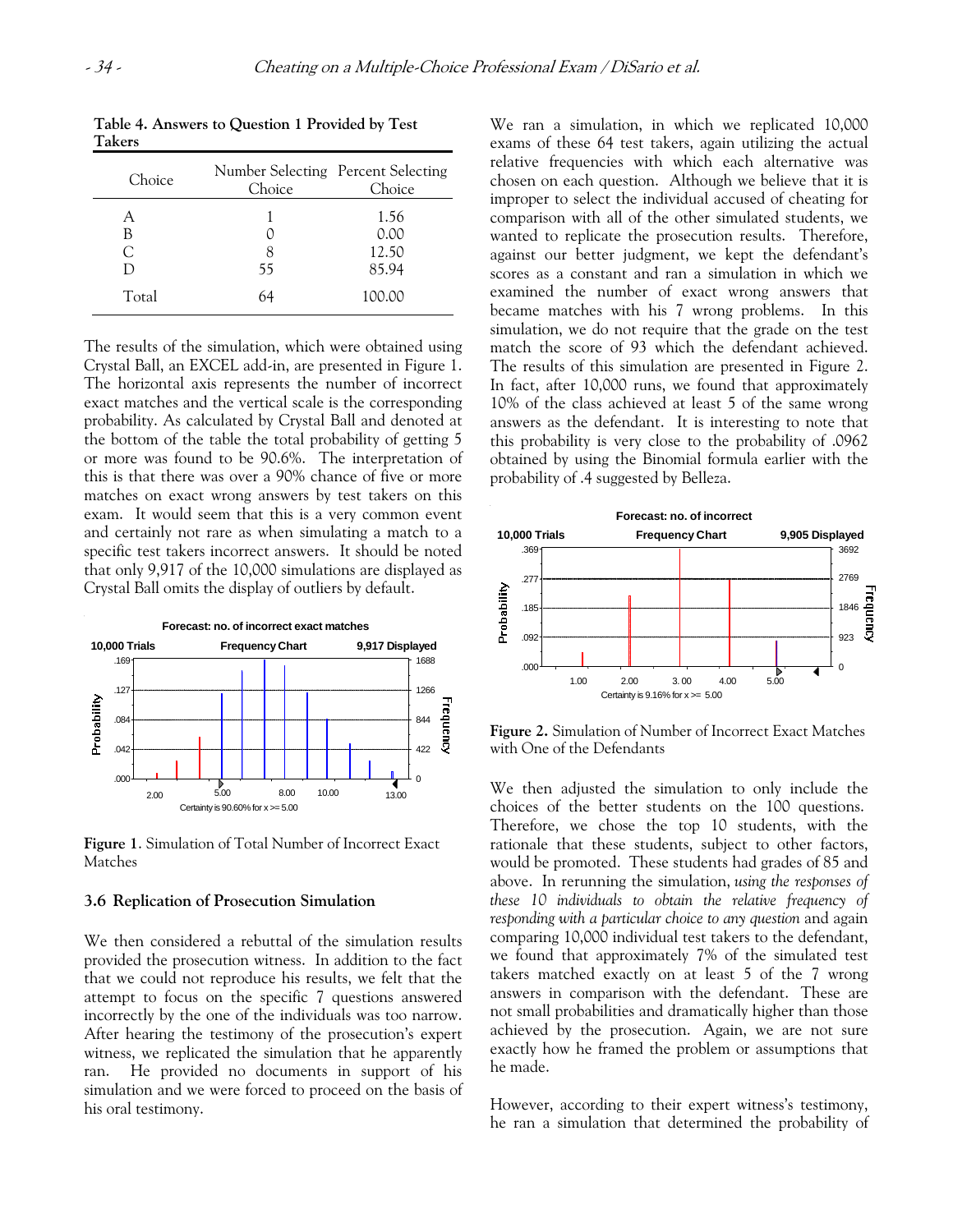another test taker not only matching on at least 5 of the same wrong answers, but also achieving a 93 or higher. It should be noted that only 1 student actually had a grade higher than 93. It was in running this simulation that he determined a probability of 14/100,000 of another student matching one of the defendants. Therefore, this unlikely event, and the fact that the other individual in question achieved this, led him to his conclusion that they must have had advance information.

To see for ourselves, we added the stipulation of matching on at least 5 of the same exact wrong answers as one of the defendants and also achieving at least a 93. The use of 100,000 is probably overkill, but we wanted to match our results with that of the prosecution. In fact, when we ran the simulation, we found no one achieving such a match whereas he found 14 out of 100,000 tests.

Although this seemed discouraging from our point of view, we noted that Student 102 received a 91 on the exam and had exactly 3 incorrect matches with one of the defendants. Using the same logic as their expert witness used, we ran a simulation to determine the probability of another test taker receiving at least a 91 and having at least 3 exact matching wrong answers with the defendant. The resulting probability is also close to zero as in the simulation run by their expert. However, there was such an individual and we could use their expert's logic that these two individuals must have also had advance information and cheated. Yet there was no reason to believe that this was true and no such claim by the prosecution!

# **4. Conclusion**

Our initial reaction, which hasn't changed, is that, in this case, with these circumstances, there is not proof of cheating based on a statistical model or simulation. The only way in which the statistical evidence suggested by the prosecution's expert witness might carry any weight is if the two accused individuals sitting side by side in the examination room and physically copied from each other. Then perhaps the statistical simulation might make sense. However it is a fact that this was not the case. In addition, we also have some issues with how the expert witness developed his model and the assumptions which he used which led to such a low probability of occurrence, since we could never replicate his results.

Even if the individuals in question were given the answer key, which contained all of the correct choices to all of the questions ahead of time, and they memorized all of these solutions, and they certainly haven't been accused of having the answer key, there would be no reasonable way in which they would miss the same questions with the same answers. It would be more likely that they might forget some of the answers and get some wrong, but there is no reason to believe that they would match on the exact same wrong answers.

In addition, the accusation that is being made is that they had source material. Even if they studied the referenced material, they would not have known the answers or the order in which they appeared. Therefore, there is no reason to believe that a statistical model would be able to demonstrate that cheating occurred. Indeed, if the two individuals studied together, which they denied, and had formed the same incorrect interpretations of the material, they may have gotten the same wrong answers. However, the questions which they missed with the same answers were answered with the same choice by a majority of all test takers who answered incorrectly.

We also would like to point out that the only way to test for cheating on multiple choice tests is to examine matching wrong answers. What if, in fact, two students cheated and both achieved 100 percent? We are not sure how any of the arguments presented in this analysis would apply. Also, the statistical method would change dramatically if a question were grieved, which commonly happens on this type of exam, and an incorrect response was changed to a correct response. This would result in one less match on exact wrong answers and would have a fairly large effect on the probability calculation.

In conclusion, we believe that the statistical approach used by the prosecution would be valid only in the circumstance where students are accused of physically cheating during the examination and, therefore, there is no proof of cheating based on the statistical evidence presented by the prosecution's expert witness. Indeed, although we rebutted the statistical argument by analyzing the data and illustrating that statistics can be used to argue that the two candidates did not cheat, it is important to keep in mind the caveat, posed by Cizek, concerning the use of statistical analysis when trying to either prove or disprove cheating. "It is important to note, however, that statistical methods do not obviate the need for human judgment. Even once test results are shown to be highly unlikely, human rationality must be invoked to come to any conclusions about whether alternative causes represent more plausible explanations for the results; that is, there still exists a need to make subjective interpretations about whether the unlikely events represent cheating." (Cizek, 2001, pg. 11).

Unfortunately, the original decision went against the defendant. The case was later appealed to the Superior Court, where the original decision was vacated due to procedural issues.